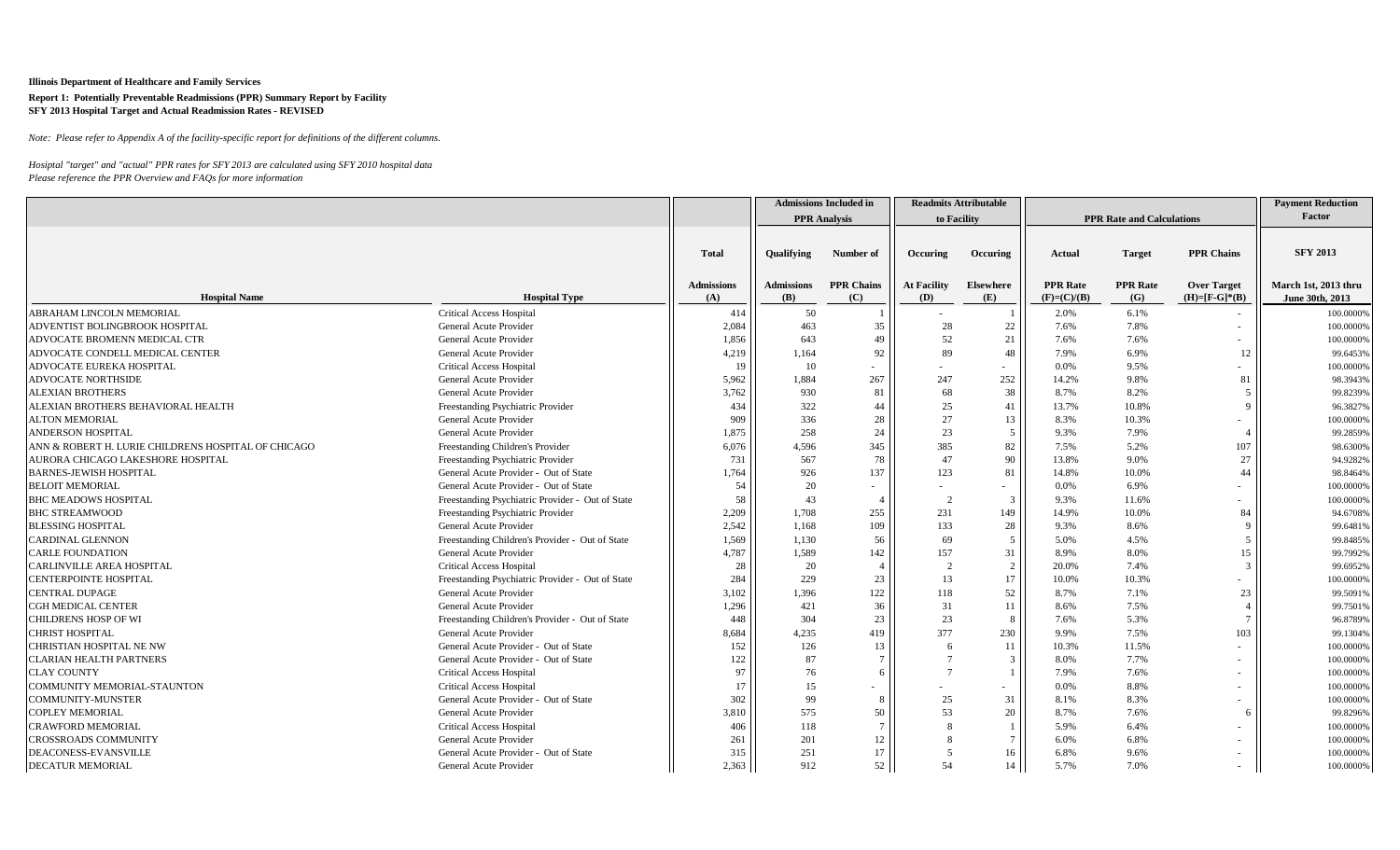*Note: Please refer to Appendix A of the facility-specific report for definitions of the different columns.*

| Factor<br><b>PPR</b> Analysis<br>to Facility<br><b>PPR Rate and Calculations</b><br><b>SFY 2013</b><br><b>PPR Chains</b><br><b>Total</b><br><b>Qualifying</b><br>Number of<br>Occuring<br>Occuring<br><b>Actual</b><br><b>Target</b><br>March 1st, 2013 thru<br><b>PPR Chains</b><br><b>At Facility</b><br><b>PPR</b> Rate<br><b>PPR</b> Rate<br><b>Admissions</b><br><b>Admissions</b><br><b>Elsewhere</b><br><b>Over Target</b><br>(A)<br>(B)<br><b>Hospital Name</b><br><b>Hospital Type</b><br>(C)<br>(D)<br>$(F)=(C)/(B)$<br>(G)<br>$(H) = [F - G]^{*}(B)$<br>June 30th, 2013<br>(E)<br>8.2%<br>DELNOR COMMUNITY-GENEVA<br>General Acute Provider<br>227<br>1,140<br>3.1%<br>100.0000%<br>8<br><b>DIALYSIS CENTERS</b><br>n/a<br>n/a<br>DR. JOHN WARNER<br>20<br>15<br>7.2%<br><b>Critical Access Hospital</b><br>0.0%<br>100.0000%<br>$\overline{\phantom{a}}$<br>29<br><b>EDWARD HOSPITAL</b><br>1,193<br>598<br>51<br>10.2%<br>7.6%<br>General Acute Provider<br>61<br>15<br>99.3134%<br>General Acute Provider<br>632<br>57<br>48<br>41<br>9.4%<br><b>ELMHURST MEMORIAL</b><br>1,691<br>9.0%<br>100.0000%<br><b>EVANSTON HOSPITAL</b><br>General Acute Provider<br>4,067<br>85<br>12.4%<br>8.9%<br>99.2273%<br>1.077<br>134<br>145<br>38<br><b>FAIRFIELD MEMORIAL</b><br>100<br>10.0%<br>5.9%<br><b>Critical Access Hospital</b><br>119<br>10<br>98.7724%<br>87<br><b>FAYETTE COUNTY</b><br>9.2%<br>7.3%<br><b>Critical Access Hospital</b><br>109<br>2<br>99.7475%<br>137<br>102<br>6.3%<br><b>FERRELL</b><br><b>Critical Access Hospital</b><br>10.8%<br>5<br>11<br>99.3296%<br>265<br>55<br><b>FOSTER G. MCGAW</b><br>4,676<br>2,628<br>264<br>10.0%<br>7.9%<br>General Acute Provider<br>116<br>99.1781%<br>23<br>FRANKLIN HOSPITAL<br>17<br>11.8%<br>6.9%<br><b>Critical Access Hospital</b><br>99.8250%<br>FREEPORT MEMORIAL<br>General Acute Provider<br>383<br>23<br>20<br>7.8%<br>1,114<br>11<br>6.0%<br>100.0000%<br>21<br>20<br>GALESBURG HOSPITAL CORPORATION<br>General Acute Provider<br>964<br>321<br>6.5%<br>7.1%<br>100.0000%<br>6<br>231<br>GATEWAY REGIONAL MEDICAL CENTER<br>General Acute Provider<br>2,765<br>1,760<br>205<br>85<br>11.6%<br>10.9%<br>99.3583%<br>13<br>GENESIS MED CTR ILLINI CAMPUS<br>General Acute Provider<br>1,368<br>376<br>18<br>8<br>6.3%<br>19<br>5.1%<br>100.0000%<br>9.7%<br><b>GENESIS MEDICAL CENTER</b><br>General Acute Provider - Out of State<br>374<br>76<br>13<br>15.8%<br>98.1919%<br>12<br>8<br>5<br>44<br>6.6%<br>GIBSON COMMUNITY HOSPITAL<br>236<br>$\mathcal{R}$<br>9.1%<br><b>Critical Access Hospital</b><br>99.9454%<br>96<br>12.5%<br>42<br><b>GLENOAKS</b><br>General Acute Provider<br>2,617<br>930<br>210<br>17.0%<br>158<br>97.4524%<br>89<br>55<br><b>GOOD SAMARITAN-DOWNERS GROVE</b><br>General Acute Provider<br>1,997<br>768<br>80<br>10.4%<br>9.1%<br>10<br>99.5949%<br>23<br><b>GOOD SAMARITAN-MT VERNON</b><br>General Acute Provider<br>2,060<br>641<br>56<br>49<br>8.7%<br>7.0%<br>99.6647%<br>11<br><b>GOOD SHEPHERD</b><br>329<br>22<br>8.3%<br>General Acute Provider<br>685<br>18<br>6.7%<br>10<br>100.0000%<br>35<br>28<br><b>GOTTLIEB MEMORIAL</b><br>General Acute Provider<br>1,240<br>436<br>45<br>10.3%<br>9.5%<br>3<br>99.5074% |  |  | <b>Admissions Included in</b> | <b>Readmits Attributable</b> |  |  | <b>Payment Reduction</b> |  |
|---------------------------------------------------------------------------------------------------------------------------------------------------------------------------------------------------------------------------------------------------------------------------------------------------------------------------------------------------------------------------------------------------------------------------------------------------------------------------------------------------------------------------------------------------------------------------------------------------------------------------------------------------------------------------------------------------------------------------------------------------------------------------------------------------------------------------------------------------------------------------------------------------------------------------------------------------------------------------------------------------------------------------------------------------------------------------------------------------------------------------------------------------------------------------------------------------------------------------------------------------------------------------------------------------------------------------------------------------------------------------------------------------------------------------------------------------------------------------------------------------------------------------------------------------------------------------------------------------------------------------------------------------------------------------------------------------------------------------------------------------------------------------------------------------------------------------------------------------------------------------------------------------------------------------------------------------------------------------------------------------------------------------------------------------------------------------------------------------------------------------------------------------------------------------------------------------------------------------------------------------------------------------------------------------------------------------------------------------------------------------------------------------------------------------------------------------------------------------------------------------------------------------------------------------------------------------------------------------------------------------------------------------------------------------------------------------------------------------------------------------------------------------------------------------------------------------------------------------------------------------------------------------------------------------------------------------------------------------------------------------------------------------------------------------------------------------------------------------------------------------------------------------------------------------------------------------------------------------------------|--|--|-------------------------------|------------------------------|--|--|--------------------------|--|
|                                                                                                                                                                                                                                                                                                                                                                                                                                                                                                                                                                                                                                                                                                                                                                                                                                                                                                                                                                                                                                                                                                                                                                                                                                                                                                                                                                                                                                                                                                                                                                                                                                                                                                                                                                                                                                                                                                                                                                                                                                                                                                                                                                                                                                                                                                                                                                                                                                                                                                                                                                                                                                                                                                                                                                                                                                                                                                                                                                                                                                                                                                                                                                                                                                       |  |  |                               |                              |  |  |                          |  |
|                                                                                                                                                                                                                                                                                                                                                                                                                                                                                                                                                                                                                                                                                                                                                                                                                                                                                                                                                                                                                                                                                                                                                                                                                                                                                                                                                                                                                                                                                                                                                                                                                                                                                                                                                                                                                                                                                                                                                                                                                                                                                                                                                                                                                                                                                                                                                                                                                                                                                                                                                                                                                                                                                                                                                                                                                                                                                                                                                                                                                                                                                                                                                                                                                                       |  |  |                               |                              |  |  |                          |  |
|                                                                                                                                                                                                                                                                                                                                                                                                                                                                                                                                                                                                                                                                                                                                                                                                                                                                                                                                                                                                                                                                                                                                                                                                                                                                                                                                                                                                                                                                                                                                                                                                                                                                                                                                                                                                                                                                                                                                                                                                                                                                                                                                                                                                                                                                                                                                                                                                                                                                                                                                                                                                                                                                                                                                                                                                                                                                                                                                                                                                                                                                                                                                                                                                                                       |  |  |                               |                              |  |  |                          |  |
|                                                                                                                                                                                                                                                                                                                                                                                                                                                                                                                                                                                                                                                                                                                                                                                                                                                                                                                                                                                                                                                                                                                                                                                                                                                                                                                                                                                                                                                                                                                                                                                                                                                                                                                                                                                                                                                                                                                                                                                                                                                                                                                                                                                                                                                                                                                                                                                                                                                                                                                                                                                                                                                                                                                                                                                                                                                                                                                                                                                                                                                                                                                                                                                                                                       |  |  |                               |                              |  |  |                          |  |
|                                                                                                                                                                                                                                                                                                                                                                                                                                                                                                                                                                                                                                                                                                                                                                                                                                                                                                                                                                                                                                                                                                                                                                                                                                                                                                                                                                                                                                                                                                                                                                                                                                                                                                                                                                                                                                                                                                                                                                                                                                                                                                                                                                                                                                                                                                                                                                                                                                                                                                                                                                                                                                                                                                                                                                                                                                                                                                                                                                                                                                                                                                                                                                                                                                       |  |  |                               |                              |  |  |                          |  |
|                                                                                                                                                                                                                                                                                                                                                                                                                                                                                                                                                                                                                                                                                                                                                                                                                                                                                                                                                                                                                                                                                                                                                                                                                                                                                                                                                                                                                                                                                                                                                                                                                                                                                                                                                                                                                                                                                                                                                                                                                                                                                                                                                                                                                                                                                                                                                                                                                                                                                                                                                                                                                                                                                                                                                                                                                                                                                                                                                                                                                                                                                                                                                                                                                                       |  |  |                               |                              |  |  |                          |  |
|                                                                                                                                                                                                                                                                                                                                                                                                                                                                                                                                                                                                                                                                                                                                                                                                                                                                                                                                                                                                                                                                                                                                                                                                                                                                                                                                                                                                                                                                                                                                                                                                                                                                                                                                                                                                                                                                                                                                                                                                                                                                                                                                                                                                                                                                                                                                                                                                                                                                                                                                                                                                                                                                                                                                                                                                                                                                                                                                                                                                                                                                                                                                                                                                                                       |  |  |                               |                              |  |  |                          |  |
|                                                                                                                                                                                                                                                                                                                                                                                                                                                                                                                                                                                                                                                                                                                                                                                                                                                                                                                                                                                                                                                                                                                                                                                                                                                                                                                                                                                                                                                                                                                                                                                                                                                                                                                                                                                                                                                                                                                                                                                                                                                                                                                                                                                                                                                                                                                                                                                                                                                                                                                                                                                                                                                                                                                                                                                                                                                                                                                                                                                                                                                                                                                                                                                                                                       |  |  |                               |                              |  |  |                          |  |
|                                                                                                                                                                                                                                                                                                                                                                                                                                                                                                                                                                                                                                                                                                                                                                                                                                                                                                                                                                                                                                                                                                                                                                                                                                                                                                                                                                                                                                                                                                                                                                                                                                                                                                                                                                                                                                                                                                                                                                                                                                                                                                                                                                                                                                                                                                                                                                                                                                                                                                                                                                                                                                                                                                                                                                                                                                                                                                                                                                                                                                                                                                                                                                                                                                       |  |  |                               |                              |  |  |                          |  |
|                                                                                                                                                                                                                                                                                                                                                                                                                                                                                                                                                                                                                                                                                                                                                                                                                                                                                                                                                                                                                                                                                                                                                                                                                                                                                                                                                                                                                                                                                                                                                                                                                                                                                                                                                                                                                                                                                                                                                                                                                                                                                                                                                                                                                                                                                                                                                                                                                                                                                                                                                                                                                                                                                                                                                                                                                                                                                                                                                                                                                                                                                                                                                                                                                                       |  |  |                               |                              |  |  |                          |  |
|                                                                                                                                                                                                                                                                                                                                                                                                                                                                                                                                                                                                                                                                                                                                                                                                                                                                                                                                                                                                                                                                                                                                                                                                                                                                                                                                                                                                                                                                                                                                                                                                                                                                                                                                                                                                                                                                                                                                                                                                                                                                                                                                                                                                                                                                                                                                                                                                                                                                                                                                                                                                                                                                                                                                                                                                                                                                                                                                                                                                                                                                                                                                                                                                                                       |  |  |                               |                              |  |  |                          |  |
|                                                                                                                                                                                                                                                                                                                                                                                                                                                                                                                                                                                                                                                                                                                                                                                                                                                                                                                                                                                                                                                                                                                                                                                                                                                                                                                                                                                                                                                                                                                                                                                                                                                                                                                                                                                                                                                                                                                                                                                                                                                                                                                                                                                                                                                                                                                                                                                                                                                                                                                                                                                                                                                                                                                                                                                                                                                                                                                                                                                                                                                                                                                                                                                                                                       |  |  |                               |                              |  |  |                          |  |
|                                                                                                                                                                                                                                                                                                                                                                                                                                                                                                                                                                                                                                                                                                                                                                                                                                                                                                                                                                                                                                                                                                                                                                                                                                                                                                                                                                                                                                                                                                                                                                                                                                                                                                                                                                                                                                                                                                                                                                                                                                                                                                                                                                                                                                                                                                                                                                                                                                                                                                                                                                                                                                                                                                                                                                                                                                                                                                                                                                                                                                                                                                                                                                                                                                       |  |  |                               |                              |  |  |                          |  |
|                                                                                                                                                                                                                                                                                                                                                                                                                                                                                                                                                                                                                                                                                                                                                                                                                                                                                                                                                                                                                                                                                                                                                                                                                                                                                                                                                                                                                                                                                                                                                                                                                                                                                                                                                                                                                                                                                                                                                                                                                                                                                                                                                                                                                                                                                                                                                                                                                                                                                                                                                                                                                                                                                                                                                                                                                                                                                                                                                                                                                                                                                                                                                                                                                                       |  |  |                               |                              |  |  |                          |  |
|                                                                                                                                                                                                                                                                                                                                                                                                                                                                                                                                                                                                                                                                                                                                                                                                                                                                                                                                                                                                                                                                                                                                                                                                                                                                                                                                                                                                                                                                                                                                                                                                                                                                                                                                                                                                                                                                                                                                                                                                                                                                                                                                                                                                                                                                                                                                                                                                                                                                                                                                                                                                                                                                                                                                                                                                                                                                                                                                                                                                                                                                                                                                                                                                                                       |  |  |                               |                              |  |  |                          |  |
|                                                                                                                                                                                                                                                                                                                                                                                                                                                                                                                                                                                                                                                                                                                                                                                                                                                                                                                                                                                                                                                                                                                                                                                                                                                                                                                                                                                                                                                                                                                                                                                                                                                                                                                                                                                                                                                                                                                                                                                                                                                                                                                                                                                                                                                                                                                                                                                                                                                                                                                                                                                                                                                                                                                                                                                                                                                                                                                                                                                                                                                                                                                                                                                                                                       |  |  |                               |                              |  |  |                          |  |
|                                                                                                                                                                                                                                                                                                                                                                                                                                                                                                                                                                                                                                                                                                                                                                                                                                                                                                                                                                                                                                                                                                                                                                                                                                                                                                                                                                                                                                                                                                                                                                                                                                                                                                                                                                                                                                                                                                                                                                                                                                                                                                                                                                                                                                                                                                                                                                                                                                                                                                                                                                                                                                                                                                                                                                                                                                                                                                                                                                                                                                                                                                                                                                                                                                       |  |  |                               |                              |  |  |                          |  |
|                                                                                                                                                                                                                                                                                                                                                                                                                                                                                                                                                                                                                                                                                                                                                                                                                                                                                                                                                                                                                                                                                                                                                                                                                                                                                                                                                                                                                                                                                                                                                                                                                                                                                                                                                                                                                                                                                                                                                                                                                                                                                                                                                                                                                                                                                                                                                                                                                                                                                                                                                                                                                                                                                                                                                                                                                                                                                                                                                                                                                                                                                                                                                                                                                                       |  |  |                               |                              |  |  |                          |  |
|                                                                                                                                                                                                                                                                                                                                                                                                                                                                                                                                                                                                                                                                                                                                                                                                                                                                                                                                                                                                                                                                                                                                                                                                                                                                                                                                                                                                                                                                                                                                                                                                                                                                                                                                                                                                                                                                                                                                                                                                                                                                                                                                                                                                                                                                                                                                                                                                                                                                                                                                                                                                                                                                                                                                                                                                                                                                                                                                                                                                                                                                                                                                                                                                                                       |  |  |                               |                              |  |  |                          |  |
|                                                                                                                                                                                                                                                                                                                                                                                                                                                                                                                                                                                                                                                                                                                                                                                                                                                                                                                                                                                                                                                                                                                                                                                                                                                                                                                                                                                                                                                                                                                                                                                                                                                                                                                                                                                                                                                                                                                                                                                                                                                                                                                                                                                                                                                                                                                                                                                                                                                                                                                                                                                                                                                                                                                                                                                                                                                                                                                                                                                                                                                                                                                                                                                                                                       |  |  |                               |                              |  |  |                          |  |
|                                                                                                                                                                                                                                                                                                                                                                                                                                                                                                                                                                                                                                                                                                                                                                                                                                                                                                                                                                                                                                                                                                                                                                                                                                                                                                                                                                                                                                                                                                                                                                                                                                                                                                                                                                                                                                                                                                                                                                                                                                                                                                                                                                                                                                                                                                                                                                                                                                                                                                                                                                                                                                                                                                                                                                                                                                                                                                                                                                                                                                                                                                                                                                                                                                       |  |  |                               |                              |  |  |                          |  |
|                                                                                                                                                                                                                                                                                                                                                                                                                                                                                                                                                                                                                                                                                                                                                                                                                                                                                                                                                                                                                                                                                                                                                                                                                                                                                                                                                                                                                                                                                                                                                                                                                                                                                                                                                                                                                                                                                                                                                                                                                                                                                                                                                                                                                                                                                                                                                                                                                                                                                                                                                                                                                                                                                                                                                                                                                                                                                                                                                                                                                                                                                                                                                                                                                                       |  |  |                               |                              |  |  |                          |  |
|                                                                                                                                                                                                                                                                                                                                                                                                                                                                                                                                                                                                                                                                                                                                                                                                                                                                                                                                                                                                                                                                                                                                                                                                                                                                                                                                                                                                                                                                                                                                                                                                                                                                                                                                                                                                                                                                                                                                                                                                                                                                                                                                                                                                                                                                                                                                                                                                                                                                                                                                                                                                                                                                                                                                                                                                                                                                                                                                                                                                                                                                                                                                                                                                                                       |  |  |                               |                              |  |  |                          |  |
|                                                                                                                                                                                                                                                                                                                                                                                                                                                                                                                                                                                                                                                                                                                                                                                                                                                                                                                                                                                                                                                                                                                                                                                                                                                                                                                                                                                                                                                                                                                                                                                                                                                                                                                                                                                                                                                                                                                                                                                                                                                                                                                                                                                                                                                                                                                                                                                                                                                                                                                                                                                                                                                                                                                                                                                                                                                                                                                                                                                                                                                                                                                                                                                                                                       |  |  |                               |                              |  |  |                          |  |
|                                                                                                                                                                                                                                                                                                                                                                                                                                                                                                                                                                                                                                                                                                                                                                                                                                                                                                                                                                                                                                                                                                                                                                                                                                                                                                                                                                                                                                                                                                                                                                                                                                                                                                                                                                                                                                                                                                                                                                                                                                                                                                                                                                                                                                                                                                                                                                                                                                                                                                                                                                                                                                                                                                                                                                                                                                                                                                                                                                                                                                                                                                                                                                                                                                       |  |  |                               |                              |  |  |                          |  |
|                                                                                                                                                                                                                                                                                                                                                                                                                                                                                                                                                                                                                                                                                                                                                                                                                                                                                                                                                                                                                                                                                                                                                                                                                                                                                                                                                                                                                                                                                                                                                                                                                                                                                                                                                                                                                                                                                                                                                                                                                                                                                                                                                                                                                                                                                                                                                                                                                                                                                                                                                                                                                                                                                                                                                                                                                                                                                                                                                                                                                                                                                                                                                                                                                                       |  |  |                               |                              |  |  |                          |  |
|                                                                                                                                                                                                                                                                                                                                                                                                                                                                                                                                                                                                                                                                                                                                                                                                                                                                                                                                                                                                                                                                                                                                                                                                                                                                                                                                                                                                                                                                                                                                                                                                                                                                                                                                                                                                                                                                                                                                                                                                                                                                                                                                                                                                                                                                                                                                                                                                                                                                                                                                                                                                                                                                                                                                                                                                                                                                                                                                                                                                                                                                                                                                                                                                                                       |  |  |                               |                              |  |  |                          |  |
|                                                                                                                                                                                                                                                                                                                                                                                                                                                                                                                                                                                                                                                                                                                                                                                                                                                                                                                                                                                                                                                                                                                                                                                                                                                                                                                                                                                                                                                                                                                                                                                                                                                                                                                                                                                                                                                                                                                                                                                                                                                                                                                                                                                                                                                                                                                                                                                                                                                                                                                                                                                                                                                                                                                                                                                                                                                                                                                                                                                                                                                                                                                                                                                                                                       |  |  |                               |                              |  |  |                          |  |
| <b>GRAHAM HOSPITAL</b><br>General Acute Provider<br>687<br>206<br>4.4%<br>6.4%<br>100.0000%<br>$\mathbf Q$<br>3                                                                                                                                                                                                                                                                                                                                                                                                                                                                                                                                                                                                                                                                                                                                                                                                                                                                                                                                                                                                                                                                                                                                                                                                                                                                                                                                                                                                                                                                                                                                                                                                                                                                                                                                                                                                                                                                                                                                                                                                                                                                                                                                                                                                                                                                                                                                                                                                                                                                                                                                                                                                                                                                                                                                                                                                                                                                                                                                                                                                                                                                                                                       |  |  |                               |                              |  |  |                          |  |
| 28<br><b>GREAT RIVER MEDICAL CENTER</b><br>General Acute Provider - Out of State<br>44<br>17.9%<br>9.8%<br>2<br>97.3754%                                                                                                                                                                                                                                                                                                                                                                                                                                                                                                                                                                                                                                                                                                                                                                                                                                                                                                                                                                                                                                                                                                                                                                                                                                                                                                                                                                                                                                                                                                                                                                                                                                                                                                                                                                                                                                                                                                                                                                                                                                                                                                                                                                                                                                                                                                                                                                                                                                                                                                                                                                                                                                                                                                                                                                                                                                                                                                                                                                                                                                                                                                              |  |  |                               |                              |  |  |                          |  |
| 8.7%<br><b>GREENVILLE REGIONAL HOSPITAL</b><br>General Acute Provider<br>329<br>61<br>$\overline{2}$<br>6.6%<br>100.0000%                                                                                                                                                                                                                                                                                                                                                                                                                                                                                                                                                                                                                                                                                                                                                                                                                                                                                                                                                                                                                                                                                                                                                                                                                                                                                                                                                                                                                                                                                                                                                                                                                                                                                                                                                                                                                                                                                                                                                                                                                                                                                                                                                                                                                                                                                                                                                                                                                                                                                                                                                                                                                                                                                                                                                                                                                                                                                                                                                                                                                                                                                                             |  |  |                               |                              |  |  |                          |  |
| 72<br>98<br>HAMILTON MEMORIAL<br><b>Critical Access Hospital</b><br>$\mathcal{R}$<br>9.7%<br>6.5%<br>2<br>99.5633%                                                                                                                                                                                                                                                                                                                                                                                                                                                                                                                                                                                                                                                                                                                                                                                                                                                                                                                                                                                                                                                                                                                                                                                                                                                                                                                                                                                                                                                                                                                                                                                                                                                                                                                                                                                                                                                                                                                                                                                                                                                                                                                                                                                                                                                                                                                                                                                                                                                                                                                                                                                                                                                                                                                                                                                                                                                                                                                                                                                                                                                                                                                    |  |  |                               |                              |  |  |                          |  |
| 15<br>7.5%<br>HAMMOND-HENRY<br><b>Critical Access Hospital</b><br>149<br>6.7%<br>100.0000%<br>$\blacksquare$                                                                                                                                                                                                                                                                                                                                                                                                                                                                                                                                                                                                                                                                                                                                                                                                                                                                                                                                                                                                                                                                                                                                                                                                                                                                                                                                                                                                                                                                                                                                                                                                                                                                                                                                                                                                                                                                                                                                                                                                                                                                                                                                                                                                                                                                                                                                                                                                                                                                                                                                                                                                                                                                                                                                                                                                                                                                                                                                                                                                                                                                                                                          |  |  |                               |                              |  |  |                          |  |
| 4.3%<br>HANNIBAL REGIONAL HOSPITAL<br>General Acute Provider - Out of State<br>26<br>$\mathcal{I}$<br>0.0%<br>100.0000%<br>$\sim$                                                                                                                                                                                                                                                                                                                                                                                                                                                                                                                                                                                                                                                                                                                                                                                                                                                                                                                                                                                                                                                                                                                                                                                                                                                                                                                                                                                                                                                                                                                                                                                                                                                                                                                                                                                                                                                                                                                                                                                                                                                                                                                                                                                                                                                                                                                                                                                                                                                                                                                                                                                                                                                                                                                                                                                                                                                                                                                                                                                                                                                                                                     |  |  |                               |                              |  |  |                          |  |
| 107<br>77<br>20<br>10.3%<br>HARDIN COUNTY GENERAL<br><b>Critical Access Hospital</b><br>14<br>3<br>18.2%<br>97.9941%<br>-6                                                                                                                                                                                                                                                                                                                                                                                                                                                                                                                                                                                                                                                                                                                                                                                                                                                                                                                                                                                                                                                                                                                                                                                                                                                                                                                                                                                                                                                                                                                                                                                                                                                                                                                                                                                                                                                                                                                                                                                                                                                                                                                                                                                                                                                                                                                                                                                                                                                                                                                                                                                                                                                                                                                                                                                                                                                                                                                                                                                                                                                                                                            |  |  |                               |                              |  |  |                          |  |
| 505<br>49<br>27<br>HARRISBURG MEDICAL CENTER<br>General Acute Provider<br>650<br>53<br>10.5%<br>11.6%<br>100.0000%                                                                                                                                                                                                                                                                                                                                                                                                                                                                                                                                                                                                                                                                                                                                                                                                                                                                                                                                                                                                                                                                                                                                                                                                                                                                                                                                                                                                                                                                                                                                                                                                                                                                                                                                                                                                                                                                                                                                                                                                                                                                                                                                                                                                                                                                                                                                                                                                                                                                                                                                                                                                                                                                                                                                                                                                                                                                                                                                                                                                                                                                                                                    |  |  |                               |                              |  |  |                          |  |
| 252<br>204<br>22<br>10.8%<br>HARSHA BEHAVIORAL CENTER INC.<br>Freestanding Psychiatric Provider<br>11<br>16<br>10.6%<br>100.0000%                                                                                                                                                                                                                                                                                                                                                                                                                                                                                                                                                                                                                                                                                                                                                                                                                                                                                                                                                                                                                                                                                                                                                                                                                                                                                                                                                                                                                                                                                                                                                                                                                                                                                                                                                                                                                                                                                                                                                                                                                                                                                                                                                                                                                                                                                                                                                                                                                                                                                                                                                                                                                                                                                                                                                                                                                                                                                                                                                                                                                                                                                                     |  |  |                               |                              |  |  |                          |  |
| HARTGROVE HOSPITAL<br>1,896<br>139<br>137<br>9.2%<br>Freestanding Psychiatric Provider<br>2,238<br>197<br>10.4%<br>22<br>98.9133%                                                                                                                                                                                                                                                                                                                                                                                                                                                                                                                                                                                                                                                                                                                                                                                                                                                                                                                                                                                                                                                                                                                                                                                                                                                                                                                                                                                                                                                                                                                                                                                                                                                                                                                                                                                                                                                                                                                                                                                                                                                                                                                                                                                                                                                                                                                                                                                                                                                                                                                                                                                                                                                                                                                                                                                                                                                                                                                                                                                                                                                                                                     |  |  |                               |                              |  |  |                          |  |
| HEALTHSOUTH DEACONESS REHAB<br>Freestanding Rehabilitation Provider - Out of State<br>n/a<br>$\sim$<br>$\sim$<br>$\sim$                                                                                                                                                                                                                                                                                                                                                                                                                                                                                                                                                                                                                                                                                                                                                                                                                                                                                                                                                                                                                                                                                                                                                                                                                                                                                                                                                                                                                                                                                                                                                                                                                                                                                                                                                                                                                                                                                                                                                                                                                                                                                                                                                                                                                                                                                                                                                                                                                                                                                                                                                                                                                                                                                                                                                                                                                                                                                                                                                                                                                                                                                                               |  |  |                               |                              |  |  |                          |  |
| 802<br>57<br>52<br>HEARTLAND REGIONAL MED CTR<br>General Acute Provider<br>2,672<br>31<br>7.1%<br>6.5%<br>99.5479%<br>5                                                                                                                                                                                                                                                                                                                                                                                                                                                                                                                                                                                                                                                                                                                                                                                                                                                                                                                                                                                                                                                                                                                                                                                                                                                                                                                                                                                                                                                                                                                                                                                                                                                                                                                                                                                                                                                                                                                                                                                                                                                                                                                                                                                                                                                                                                                                                                                                                                                                                                                                                                                                                                                                                                                                                                                                                                                                                                                                                                                                                                                                                                               |  |  |                               |                              |  |  |                          |  |
| 44<br>544<br>409<br>43<br>12 <sup>1</sup><br><b>HERRIN HOSPITAL</b><br>General Acute Provider<br>10.5%<br>9.1%<br>6<br>99.7311%                                                                                                                                                                                                                                                                                                                                                                                                                                                                                                                                                                                                                                                                                                                                                                                                                                                                                                                                                                                                                                                                                                                                                                                                                                                                                                                                                                                                                                                                                                                                                                                                                                                                                                                                                                                                                                                                                                                                                                                                                                                                                                                                                                                                                                                                                                                                                                                                                                                                                                                                                                                                                                                                                                                                                                                                                                                                                                                                                                                                                                                                                                       |  |  |                               |                              |  |  |                          |  |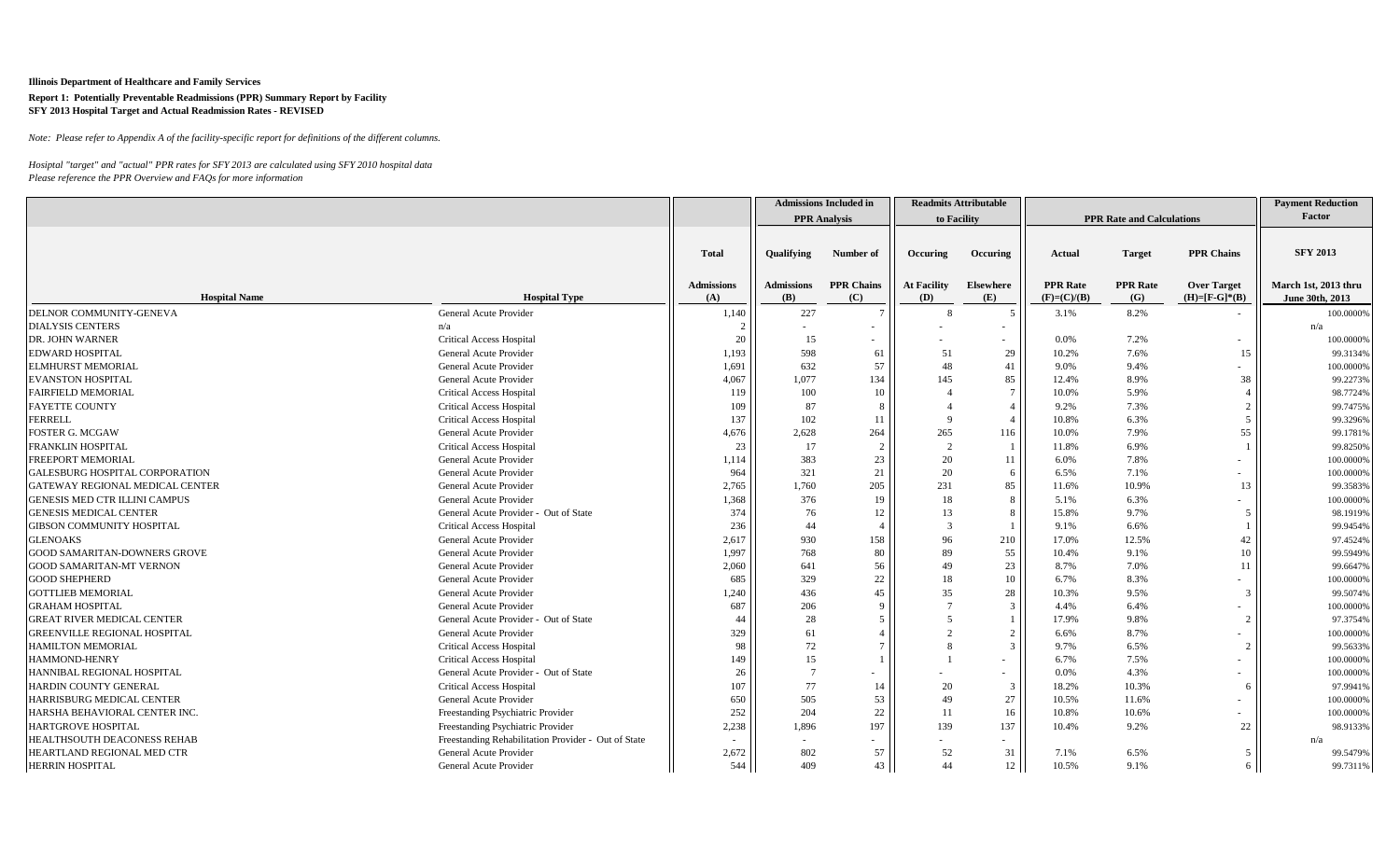*Note: Please refer to Appendix A of the facility-specific report for definitions of the different columns.*

|                                    |                                       |                   |                   | <b>Admissions Included in</b> |                    | <b>Readmits Attributable</b> |                 |                                  |                     | <b>Payment Reduction</b> |
|------------------------------------|---------------------------------------|-------------------|-------------------|-------------------------------|--------------------|------------------------------|-----------------|----------------------------------|---------------------|--------------------------|
|                                    |                                       |                   |                   | <b>PPR</b> Analysis           |                    | to Facility                  |                 | <b>PPR Rate and Calculations</b> |                     | Factor                   |
|                                    |                                       |                   |                   |                               |                    |                              |                 |                                  |                     |                          |
|                                    |                                       | <b>Total</b>      | <b>Oualifying</b> | Number of                     | Occuring           | Occuring                     | Actual          | <b>Target</b>                    | <b>PPR Chains</b>   | <b>SFY 2013</b>          |
|                                    |                                       | <b>Admissions</b> | <b>Admissions</b> | <b>PPR Chains</b>             | <b>At Facility</b> | Elsewhere                    | <b>PPR</b> Rate | <b>PPR</b> Rate                  | <b>Over Target</b>  | March 1st, 2013 thru     |
| <b>Hospital Name</b>               | <b>Hospital Type</b>                  | (A)               | (B)               | (C)                           | (D)                | (E)                          | $(F)=(C)/(B)$   | (G)                              | $(H)= [F-G]^{*}(B)$ | June 30th, 2013          |
| HILLSBORO HOSPITAL                 | <b>Critical Access Hospital</b>       | 31                | 25                |                               | 2                  |                              | 12.0%           | 6.5%                             |                     | 99.8505%                 |
| <b>HINSDALE HOSPITAL</b>           | General Acute Provider                | 1,424             | 460               | 42                            | 33                 | 22                           | 9.1%            | 8.4%                             | 3                   | 99.8815%                 |
| <b>HOLY CROSS</b>                  | General Acute Provider                | 2,229             | 1,399             | 199                           | 141                | 193                          | 14.2%           | 9.8%                             | 62                  | 97.4347%                 |
| <b>HOLY FAMILY</b>                 | <b>LTAC</b> Provider                  |                   |                   |                               |                    | $\sim$                       |                 |                                  |                     | n/z                      |
| HOOPSESTON COMMUNITY MEMORIAL      | <b>Critical Access Hospital</b>       | 25                | 19                |                               |                    | $\sim$                       | 5.3%            | 5.7%                             |                     | 100.0000%                |
| HOPEDALE HOSPITAL                  | <b>Critical Access Hospital</b>       | 30                | 24                |                               |                    | $\sim$                       | 16.7%           | 7.7%                             |                     | 98.7024%                 |
| <b>ILLINI COMMUNITY</b>            | Critical Access Hospital              | 63                | 48                | 2                             | $\overline{2}$     | $\sim$                       | 4.2%            | 6.9%                             |                     | 100.0000%                |
| ILLINOIS VALLEY COMMUNITY HOSPITAL | General Acute Provider                | 612               | 105               | 10                            | 10                 |                              | 9.5%            | 6.1%                             |                     | 99.3710%                 |
| <b>INGALLS MEMORIAL</b>            | General Acute Provider                | 3,834             | 1,744             | 211                           | 195                | 151                          | 12.1%           | 9.6%                             | 44                  | 99.0154%                 |
| INST OF PHYSICAL MED AND REHAB     | Freestanding Rehabilitation Provider  | $\sim$            |                   |                               |                    | $\sim$                       |                 |                                  |                     | 100.0000%                |
| <b>IROQUOIS MEMORIAL</b>           | General Acute Provider                | 323               | 99                | -7                            | 6                  | 2                            | 7.1%            | 7.8%                             |                     | 100.0000%                |
| JACKSON PARK HOSPITAL FOUNDATION   | General Acute Provider                | 3,646             | 1,852             | 454                           | 401                | 613                          | 24.5%           | 14.5%                            | 186                 | 95.8943%                 |
| <b>JERSEY COMMUNITY</b>            | General Acute Provider                | 394               | 79                | 3                             |                    | $\overline{3}$               | 3.8%            | 6.4%                             |                     | 100.0000%                |
| KATHERINE SHAW BETHEA              | General Acute Provider                | 1,023             | 471               | 38                            | 39                 | 21                           | 8.1%            | 8.1%                             |                     | 100.0000%                |
| <b>KEWANEE HOSPITAL</b>            | <b>Critical Access Hospital</b>       | 428               | 90                |                               |                    | $\overline{2}$               | 3.3%            | 5.3%                             |                     | 100.0000%                |
| KINDRED CHICAGO CENTRAL HOSP       | <b>LTAC</b> Provider                  |                   |                   |                               |                    | $\overline{\phantom{a}}$     |                 |                                  |                     | n/a                      |
| KINDRED HOSPITAL - CHICAGO         | <b>LTAC</b> Provider                  | 983               | 540               | 112                           | 52                 | 160                          | 20.7%           | 17.4%                            | 18                  | 99.7182%                 |
| KINDRED HOSPITAL - ST LOUIS        | General Acute Provider                |                   |                   |                               |                    | $\sim$                       |                 |                                  |                     | 100.0000%                |
| KINDRED HOSPITAL - SYCAMORE        | <b>LTAC</b> Provider                  |                   |                   |                               |                    |                              |                 |                                  |                     | n/a                      |
| KINDRED HOSPITAL SPRINGFIELD       | <b>LTAC</b> Provider                  |                   |                   |                               |                    |                              |                 |                                  |                     | n/a                      |
| KIRBY MEDICAL CENTER               | <b>Critical Access Hospital</b>       |                   | 3                 |                               |                    | $\blacksquare$               | 0.0%            | 6.9%                             |                     | 100.0000%                |
| <b>KISHWAUKEE</b>                  | General Acute Provider                | 1,048             | 280               | 20                            | 20                 | 6                            | 7.1%            | 6.0%                             |                     | 99.7428%                 |
| LA GRANGE MEMORIAL                 | General Acute Provider                | 900               | 242               | 23                            | 19                 |                              | 9.5%            | 9.4%                             |                     | 100.0000%                |
| LA RABIDA CHILDRENS                | Freestanding Children's Provider      | 809               | 455               | 86                            | 203                | 19                           | 18.9%           | 7.4%                             | 53                  | 97.6052%                 |
| LAKEVIEW NEUROREHAB CENTER MIDWEST | General Acute Provider - Out of State |                   |                   |                               |                    |                              |                 |                                  |                     | 100.0000%                |
| LAWRENCE COUNTY MEMORIAL           | <b>Critical Access Hospital</b>       | 116               | 90                |                               |                    |                              | 4.4%            | 7.6%                             |                     | 100.0000%                |
| <b>LINCOLN PARK HOSPITAL</b>       | n/a                                   |                   |                   |                               |                    | $\overline{\phantom{a}}$     |                 |                                  |                     | n/s                      |
| LINCOLN PRAIRIE BEHAVIORAL HC      | Freestanding Psychiatric Provider     | 1,087             | 849               | 120                           | 102                | 65                           | 14.1%           | 8.2%                             | 51                  | 97.1971%                 |
| LITTLE COMPANY OF MARY HOSPITAL    | General Acute Provider                | 2,595             | 843               | 89                            | 77                 | 63                           | 10.6%           | 9.8%                             | 6                   | 99.6777%                 |
| LORETTO HOSPITAL                   | General Acute Provider                | 2,901             | 1,543             | 354                           | 341                | 632                          | 22.9%           | 14.8%                            | 125                 | 95.1536%                 |
| <b>LOUIS A WEISS MEMORIAL</b>      | General Acute Provider                | 1,902             | 1,296             | 212                           | 193                | 132                          | 16.4%           | 10.9%                            | 71                  | 96.8640%                 |
| LOURDES HOSPITAL, INC.             | General Acute Provider - Out of State | 134               | 81                | 10                            | 12                 | $\overline{4}$               | 12.3%           | 12.4%                            |                     | 100.0000%                |
| <b>LUTHERAN GENERAL</b>            | General Acute Provider                | 6,095             | 2,048             | 214                           | 226                | 85                           | 10.4%           | 7.5%                             | 60                  | 98.8808%                 |
| <b>MACNEAL MEMORIAL</b>            | General Acute Provider                | 4,769             | 1,713             | 223                           | 183                | 173                          | 13.0%           | 10.1%                            | 50                  | 98.5749%                 |
| MARIANJOY REHABILITATION HOSPITAL  | Freestanding Rehabilitation Provider  | $\sim$            | $\sim$            |                               |                    | $\sim$                       |                 |                                  |                     | 100.0000%                |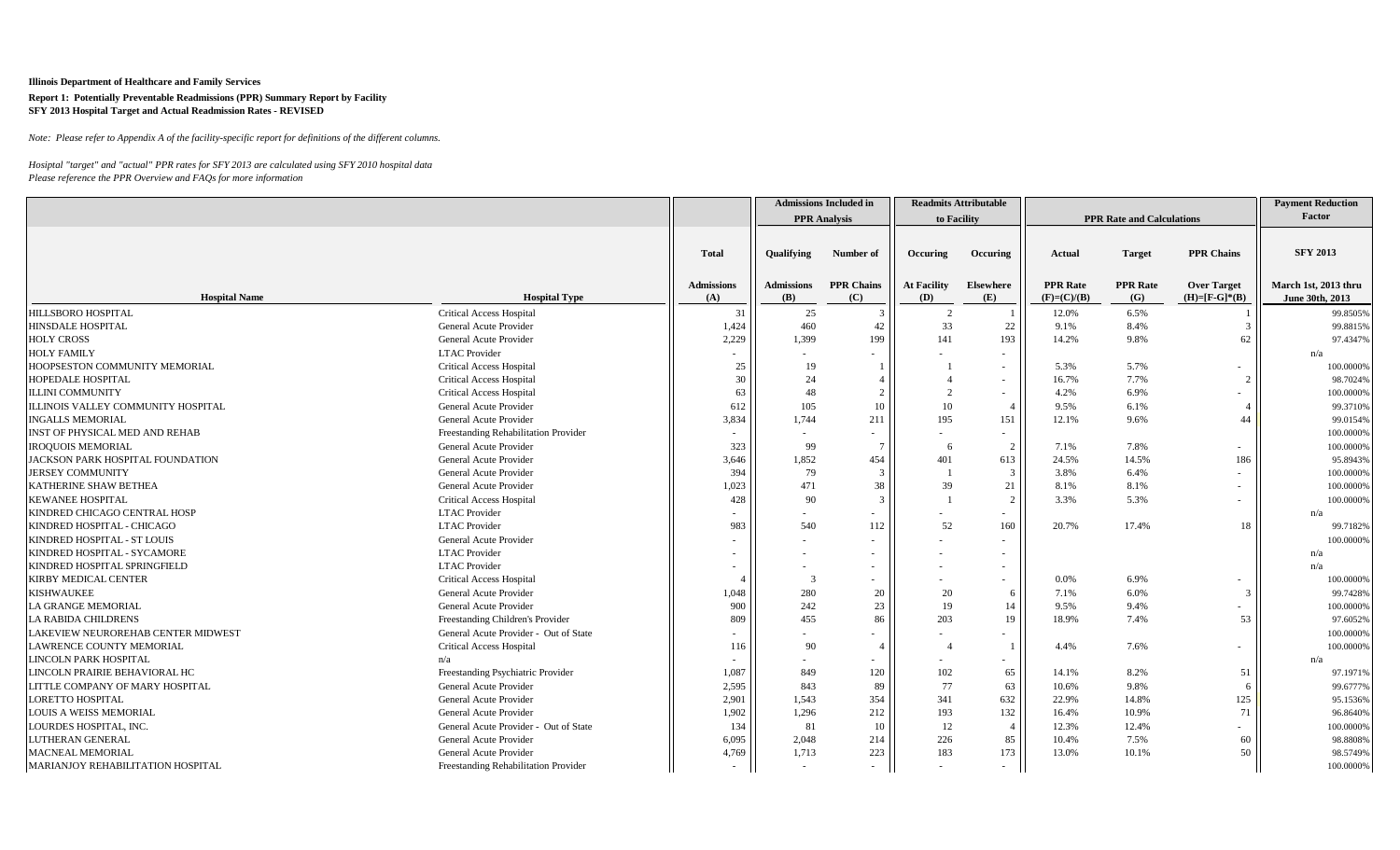*Note: Please refer to Appendix A of the facility-specific report for definitions of the different columns.*

|                                       |                                       |                   |                   | <b>Admissions Included in</b> |                    | <b>Readmits Attributable</b> |                 |                                  |                        | <b>Payment Reduction</b> |
|---------------------------------------|---------------------------------------|-------------------|-------------------|-------------------------------|--------------------|------------------------------|-----------------|----------------------------------|------------------------|--------------------------|
|                                       |                                       |                   |                   | <b>PPR</b> Analysis           | to Facility        |                              |                 | <b>PPR Rate and Calculations</b> |                        | Factor                   |
|                                       |                                       |                   |                   |                               |                    |                              |                 |                                  |                        |                          |
|                                       |                                       | <b>Total</b>      | <b>Qualifying</b> | Number of                     | Occuring           | Occuring                     | Actual          | <b>Target</b>                    | <b>PPR Chains</b>      | <b>SFY 2013</b>          |
|                                       |                                       |                   |                   |                               |                    |                              |                 |                                  |                        |                          |
|                                       |                                       | <b>Admissions</b> | <b>Admissions</b> | <b>PPR Chains</b>             | <b>At Facility</b> | <b>Elsewhere</b>             | <b>PPR</b> Rate | <b>PPR</b> Rate                  | <b>Over Target</b>     | March 1st, 2013 thru     |
| <b>Hospital Name</b>                  | <b>Hospital Type</b>                  | (A)               | (B)               | (C)                           | (D)                | (E)                          | $(F)=(C)/(B)$   | (G)                              | $(H) = [F - G]^{*}(B)$ | June 30th, 2013          |
| <b>MARSHALL BROWNING</b>              | <b>Critical Access Hospital</b>       | -61               | 45                |                               | -6                 |                              | 11.1%           | 9.1%                             |                        | 99.8024%                 |
| MARYVILLE SCOTT NOLAN                 | Freestanding Psychiatric Provider     | 808               | 553               | 104                           | 92                 | 79                           | 18.8%           | 9.2%                             | 53                     | 95.8413%                 |
| <b>MASON DISTRICT</b>                 | <b>Critical Access Hospital</b>       | 25                | 21                |                               |                    |                              | 9.5%            | 6.7%                             |                        | 99.7431%                 |
| <b>MASSAC MEMORIAL</b>                | <b>Critical Access Hospital</b>       | 102               | 84                |                               |                    |                              | 7.1%            | 5.9%                             |                        | 99.9078%                 |
| MCDONOUGH DISTRICT                    | General Acute Provider                | 558               | 132               | 12                            | 11                 |                              | 9.1%            | 6.1%                             |                        | 99.6400%                 |
| MEMORIAL MEDICAL CENTER - SPRINGFIELD | General Acute Provider                | 3,672             | 1,695             | 183                           | 192                | 61                           | 10.8%           | 9.5%                             | 21                     | 99.6210%                 |
| MEMORIAL MEDICAL CENTER - WOODSTOCK   | General Acute Provider                | 1,823             | 449               | 29                            | 21                 | 17                           | 6.5%            | 7.8%                             |                        | 100.0000%                |
| MEMORIAL-BELLEVILLE                   | General Acute Provider                | 3,119             | 1,037             | 104                           | 107                | 41                           | 10.0%           | 8.8%                             | 13                     | 99.6491%                 |
| MEMORIAL-CARBONDALE                   | General Acute Provider                | 3,619             | 791               | 79                            | 63                 | 45                           | 10.0%           | 8.2%                             | 14                     | 99.3107%                 |
| MEMORIAL-CARTHAGE                     | <b>Critical Access Hospital</b>       | 208               | 39                |                               | $\overline{2}$     |                              | 5.1%            | 6.9%                             |                        | 100.0000%                |
| MEMORIAL-CHESTER                      | <b>Critical Access Hospital</b>       | 76                | 63                |                               |                    |                              | 1.6%            | 6.2%                             |                        | 100.0000%                |
| MENDOTA COMMUNITY                     | <b>Critical Access Hospital</b>       | 63                | 43                | $\mathcal{R}$                 | 3                  |                              | 7.0%            | 6.5%                             |                        | 100.0000%                |
| <b>MERCER COUNTY</b>                  | <b>Critical Access Hospital</b>       | 6                 | .5                |                               |                    | $\overline{\phantom{a}}$     | 0.0%            | 4.8%                             |                        | 100.0000%                |
| MERCY HARVARD HOSPITAL                | <b>Critical Access Hospital</b>       | 42                | 36                |                               | $\overline{2}$     | $\sim$                       | 5.6%            | 4.0%                             |                        | 99.7895%                 |
| MERCY HOSPITAL MEDICAL CENTER         | General Acute Provider                | 8,386             | 2,333             | 298                           | 242                | 315                          | 12.8%           | 10.1%                            | 63                     | 98.6277%                 |
| MERCY MEDICAL CENTER                  | General Acute Provider - Out of State | 239               | 77                | -6                            |                    | 2                            | 7.8%            | 6.1%                             |                        | 99.6371%                 |
| MERCY MEDICAL CENTER-DUBUQUE          | General Acute Provider - Out of State | 41                | 31                |                               |                    | $\mathcal{D}$                | 3.2%            | 9.1%                             |                        | 100.0000%                |
| METHODIST MEDICAL CENTER              | General Acute Provider                | 4,379             | 1,786             | 155                           | 138                | 65                           | 8.7%            | 10.2%                            |                        | 100.0000%                |
| METHODIST-CHICAGO                     | General Acute Provider                | 2,223             | 1,338             | 302                           | 209                | 451                          | 22.6%           | 15.3%                            | 97                     | 94.0636%                 |
| METROSOUTH MEDICAL CENTER             | General Acute Provider                | 3,244             | 697               | 108                           | 97                 | 70                           | 15.5%           | 10.3%                            | 36                     | 97.4107%                 |
| MICHAEL REESE HOSP & MEDICAL CENTER   | n/a                                   |                   |                   |                               |                    | $\overline{\phantom{a}}$     |                 |                                  |                        | n/a                      |
| MIDWEST MEDICAL CENTER                | <b>Critical Access Hospital</b>       |                   | $\mathcal{R}$     |                               |                    | $\sim$                       | 0.0%            | 3.0%                             |                        | 100.0000%                |
| MIDWESTERN REGIONAL MEDICAL CENTER    | General Acute Provider                | 16                | 10                |                               |                    |                              | 10.0%           | 10.3%                            |                        | 100.0000%                |
| <b>MORRIS HOSPITAL</b>                | General Acute Provider                | 709               | 223               | 13                            | $\mathbf{Q}$       | -5                           | 5.8%            | 7.4%                             |                        | 100.0000%                |
| <b>MORRISON COMMUNITY</b>             | <b>Critical Access Hospital</b>       | 20                | 19                |                               |                    | $\overline{\phantom{a}}$     | 0.0%            | 2.5%                             |                        | 100.0000%                |
| MOUNT SINAI HOSPITAL MEDICAL CENTER   | General Acute Provider                | 10,364            | 4,015             | 434                           | 335                | 307                          | 10.8%           | 8.3%                             | 102                    | 98.8810%                 |
| NAPERVILLE PSYCH VENTURES             | Freestanding Psychiatric Provider     | 294               | 238               | 34                            | 23                 | 21                           | 14.3%           | 10.0%                            | 10                     | 96.2154%                 |
| NON COST REPORTING HOSPITALS          | n/a                                   | 1,794             |                   |                               |                    | $\overline{\phantom{a}}$     |                 |                                  |                        | n/a                      |
| NORTHERN ILLINOIS MEDICAL CENTER      | General Acute Provider                | 1,415             | 527               | 58                            | 53                 | 27                           | 11.0%           | 8.1%                             | 16                     | 99.3552%                 |
| NORTHWEST COMMUNITY                   | General Acute Provider                | 3,764             | 1,475             | 124                           | 112                | 56                           | 8.4%            | 7.8%                             | 8                      | 99.7423%                 |
| NORTHWEST SUBURBAN COMMUNITY          | n/a                                   |                   |                   |                               |                    | $\overline{\phantom{a}}$     |                 |                                  |                        | n/a                      |
| NORTHWESTERN LAKE FOREST HOSPITAL     | General Acute Provider                | 620               | 373               | 24                            | 13                 | 21                           | 6.4%            | 5.6%                             | 3                      | 99.6545%                 |
| NORTHWESTERN MEMORIAL                 | General Acute Provider                | 9,010             | 2,509             | 410                           | 454                | 358                          | 16.3%           | 11.1%                            | 132                    | 98.5025%                 |
| NORWEGIAN-AMERICAN                    | General Acute Provider                | 5,425             | 1,556             | 266                           | 184                | 337                          | 17.1%           | 11.4%                            | 89                     | 97.1298%                 |
| <b>OAK PARK HOSPITAL</b>              | General Acute Provider                | 376               | 271               | 41                            | 30                 | 28                           | 15.1%           | 10.6%                            | 12                     | 97.7697%                 |
|                                       |                                       |                   |                   |                               |                    |                              |                 |                                  |                        |                          |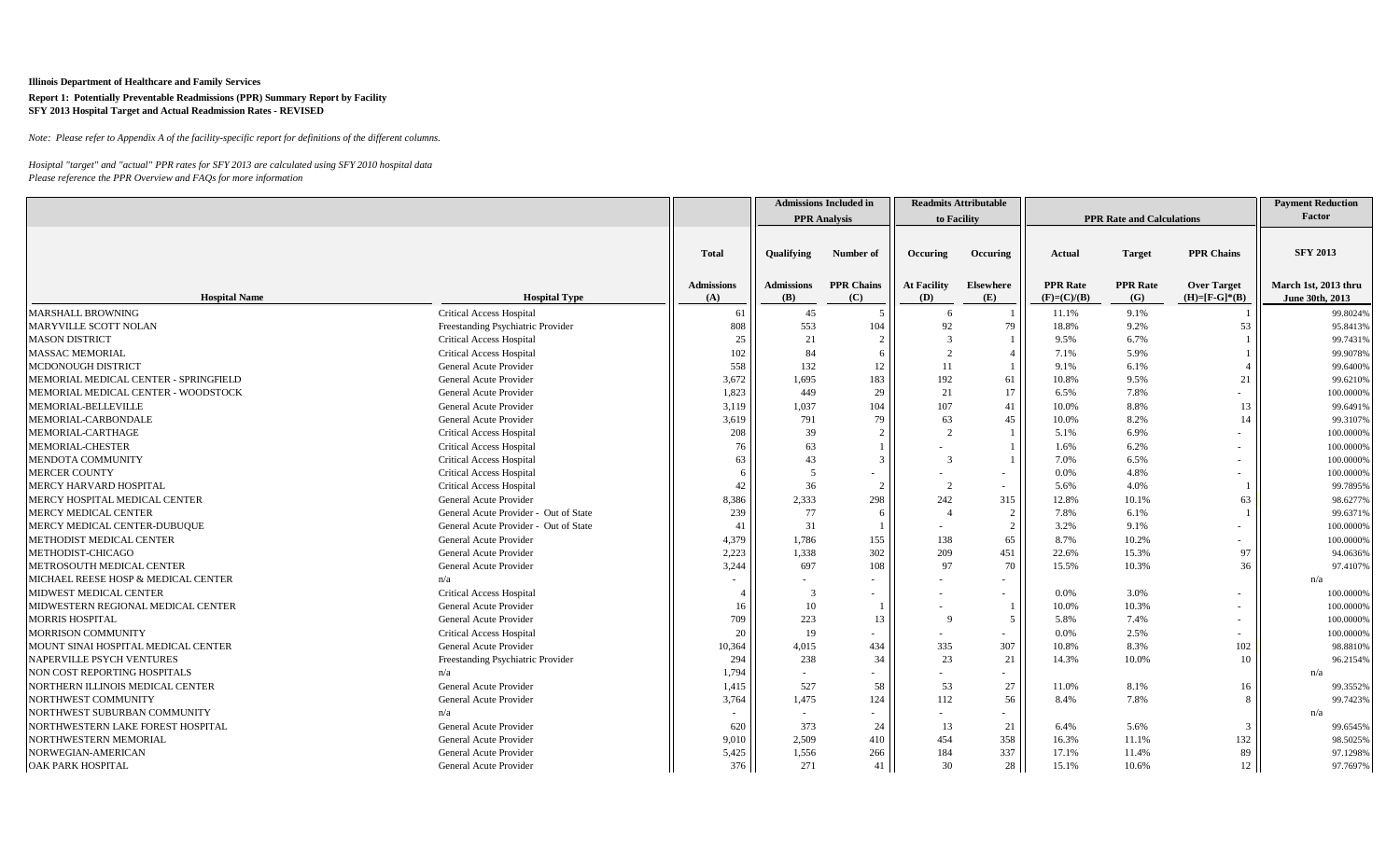*Note: Please refer to Appendix A of the facility-specific report for definitions of the different columns.*

|                                     |                                                                         |                          |                   | <b>Admissions Included in</b> |                           | <b>Readmits Attributable</b>  |                                  |                                  |                                           | <b>Payment Reduction</b> |
|-------------------------------------|-------------------------------------------------------------------------|--------------------------|-------------------|-------------------------------|---------------------------|-------------------------------|----------------------------------|----------------------------------|-------------------------------------------|--------------------------|
|                                     |                                                                         |                          |                   | <b>PPR</b> Analysis           |                           | to Facility                   |                                  | <b>PPR Rate and Calculations</b> |                                           | Factor                   |
|                                     |                                                                         |                          |                   |                               |                           |                               |                                  |                                  |                                           |                          |
|                                     |                                                                         | <b>Total</b>             | <b>Oualifying</b> | Number of                     | Occuring                  | Occuring                      | Actual                           | <b>Target</b>                    | <b>PPR Chains</b>                         | <b>SFY 2013</b>          |
|                                     |                                                                         |                          |                   |                               |                           |                               |                                  |                                  |                                           | March 1st, 2013 thru     |
| <b>Hospital Name</b>                | <b>Hospital Type</b>                                                    | <b>Admissions</b><br>(A) | Admissions<br>(B) | <b>PPR Chains</b><br>(C)      | <b>At Facility</b><br>(D) | <b>Elsewhere</b><br>(E)       | <b>PPR Rate</b><br>$(F)=(C)/(B)$ | <b>PPR</b> Rate<br>(G)           | <b>Over Target</b><br>$(H)= [F-G]^{*}(B)$ | June 30th, 2013          |
| OSF HOLY FAMILY MEDICAL CENTER      | <b>Critical Access Hospital</b>                                         | 44                       | 36                |                               |                           |                               | 2.8%                             | 5.4%                             |                                           | 100.0000%                |
| OTTAWA REG HOSP AND HEALTHCARE      | General Acute Provider                                                  | 1,167                    | 460               | 45                            | 41                        | 18                            | 9.8%                             | 8.5%                             | 6                                         | 99.5919%                 |
| OUR LADY RES MEDICAL CENTER         | General Acute Provider                                                  | 1,328                    | 980               | 114                           | 115                       | 55                            | 11.6%                            | 9.8%                             | 18                                        | 99.1272%                 |
| PALOS COMMUNITY                     | General Acute Provider                                                  | 799                      | 438               | 49                            | 37                        | 27                            | 11.2%                            | 9.2%                             |                                           | 99.4529%                 |
| PANA COMMUNITY                      |                                                                         | 49                       | 40                |                               |                           | $7\overline{ }$               | 10.0%                            | 7.4%                             |                                           | 99.5944%                 |
| PARIS COMMUNITY                     | <b>Critical Access Hospital</b><br><b>Critical Access Hospital</b>      | 63                       | 50                | $\overline{2}$                |                           |                               | 4.0%                             | 5.4%                             |                                           | 100.0000%                |
| PASSAVANT AREA HOSPITAL             | General Acute Provider                                                  | 767                      | 305               | 32                            | 31                        | $\overline{\phantom{0}}$<br>6 | 10.5%                            | 7.0%                             | 11                                        | 99.1414%                 |
| PEKIN HOSPITAL                      | General Acute Provider                                                  | 962                      | 322               | 19                            | 18                        | 15                            | 5.9%                             | 5.8%                             |                                           | 100.0000%                |
| PERRY MEMORIAL                      |                                                                         |                          | 75                | 3                             |                           | $\mathbf{3}$                  | 4.0%                             | 5.7%                             |                                           | 100.0000%                |
| PINCKNEYVILLE COMMUNITY             | <b>Critical Access Hospital</b><br><b>Critical Access Hospital</b>      | 216<br>26                | 22                | $\overline{2}$                |                           |                               | 9.1%                             | 4.9%                             |                                           | 99.7428%                 |
| PROCTOR HOSPITAL                    | General Acute Provider                                                  | 495                      | 131               | 13                            | 10                        | 6                             | 9.9%                             | 8.0%                             | 3                                         | 99.2856%                 |
| PROVENA COVENANT MEDICAL CTR-URBANA | General Acute Provider                                                  | 1,674                    | 661               | 80                            | 70                        | 48                            | 12.1%                            | 10.8%                            | 9                                         | 99.3468%                 |
| PROVENA MERCY CENTER-AURORA         | General Acute Provider                                                  | 3,321                    | 1,259             | 129                           | 100                       | 82                            | 10.2%                            | 9.9%                             |                                           | 99.8647%                 |
| PROVENA SAINT JOSEPH HOSPITAL       | General Acute Provider                                                  | 769                      | 545               | 64                            | 61                        | 32                            | 11.7%                            | 10.2%                            | 9                                         | 99.3087%                 |
| PROVENA ST JOSEPHS-JOLIET           | General Acute Provider                                                  | 4,589                    | 1,953             | 222                           | 190                       | 110                           | 11.4%                            | 8.5%                             | 56                                        | 98.3984%                 |
| PROVENA ST MARYS HOSPITAL           | <b>General Acute Provider</b>                                           | 1,556                    | 925               | 101                           | 109                       | 38                            | 10.9%                            | 9.2%                             | 15                                        | 99.0971%                 |
| PROVENA UNITED SAMARITAN-DANVILLE   | General Acute Provider                                                  | 2,098                    | 651               | 51                            | 42                        | 14                            | 7.8%                             | 7.6%                             | $\overline{2}$                            | 99.8906%                 |
| RANKEN JORDAN A PED REHAB CTR       | Freestanding Children's Provider - Out of State                         | 56                       | 21                |                               |                           | $\overline{2}$                | 28.6%                            | 8.0%                             |                                           | 93.5775%                 |
| RED BUD REGIONAL HOSPITAL           |                                                                         | 65                       | 57                | .5                            |                           | $\overline{3}$                | 8.8%                             | 5.4%                             | $\overline{2}$                            |                          |
| REHABILITATION INSTITUTE            | <b>Critical Access Hospital</b><br>Freestanding Rehabilitation Provider |                          |                   |                               |                           |                               |                                  |                                  |                                           | 99.6511%<br>100.0000%    |
| RESURRECTION HOSPITAL               | General Acute Provider                                                  | 1,779                    | 604               | 60                            | 54                        | 38                            | 9.9%                             | 9.0%                             | 6                                         | 99.4728%                 |
| RICHLAND MEMORIAL                   | General Acute Provider                                                  | 1,013                    | 393               | 29                            | 20                        | 11                            | 7.4%                             | 8.4%                             |                                           | 100.0000%                |
| RIVEREDGE HOSPITAL                  | Freestanding Psychiatric Provider                                       | 1,545                    | 1,212             | 156                           | 167                       | 98                            | 12.9%                            | 9.9%                             | 36                                        | 94.4174%                 |
| RIVERSIDE MEDICAL CENTER            | General Acute Provider                                                  | 3,229                    | 1,414             | 114                           | 98                        | 57                            | 8.1%                             | 8.5%                             |                                           | 100.0000%                |
| RM HEALTH PROVIDERS LTD PSP         | <b>LTAC</b> Provider                                                    |                          |                   |                               |                           |                               |                                  |                                  |                                           | n/a                      |
| ROCHELLE COMMUNITY                  | <b>Critical Access Hospital</b>                                         | 37                       | 29                |                               |                           | $\sim$                        | 3.4%                             | 6.3%                             |                                           | 100.0000%                |
| ROCKFORD MEMORIAL                   | General Acute Provider                                                  | 4,575                    | 1,769             | 139                           | 134                       | 61                            | 7.9%                             | 7.4%                             | 8                                         | 99.9267%                 |
| ROSELAND COMMUNITY                  | General Acute Provider                                                  | 1,419                    | 675               | 91                            | 71                        | 60                            | 13.5%                            | 10.8%                            | 18                                        | 98.3978%                 |
| RUSH UNIVERSITY MEDICAL CENTER      | General Acute Provider                                                  | 7,495                    | 3,292             | 422                           | 456                       | 321                           | 12.8%                            | 9.6%                             | 107                                       | 98.9343%                 |
| <b>SACRED HEART-CHICAGO</b>         | General Acute Provider                                                  | 489                      | 333               | 59                            | 37                        | 56                            | 17.7%                            | 10.3%                            | 25                                        | 98.6387%                 |
| SALEM TOWNSHIP HOSPITAL             | <b>Critical Access Hospital</b>                                         | 78                       | 65                | 3                             |                           | $\overline{2}$                | 4.6%                             | 5.9%                             |                                           | 100.0000%                |
| SARAH BUSH LINCOLN HEALTH CENTER    | General Acute Provider                                                  | 1,919                    | 748               | 56                            | 61                        | 11                            | 7.5%                             | 8.4%                             |                                           | 100.0000%                |
| SARAH D. CULBERSTON MEMORIAL HEALTH | <b>Critical Access Hospital</b>                                         | 29                       | 16                | $\mathcal{D}$                 |                           |                               | 12.5%                            | 7.4%                             |                                           | 99.6966%                 |
| <b>SCHWAB REHABILITATION</b>        | Freestanding Rehabilitation Provider                                    |                          |                   |                               |                           |                               |                                  |                                  |                                           | 100.0000%                |
| <b>SHELBY MEMORIAL</b>              | General Acute Provider                                                  | 53 <sup>1</sup>          | 41                | 5                             |                           | 1 <sup>1</sup>                | 12.2%                            | 7.7%                             | 2 <sub>1</sub>                            | 99.4506%                 |
|                                     |                                                                         |                          |                   |                               |                           |                               |                                  |                                  |                                           |                          |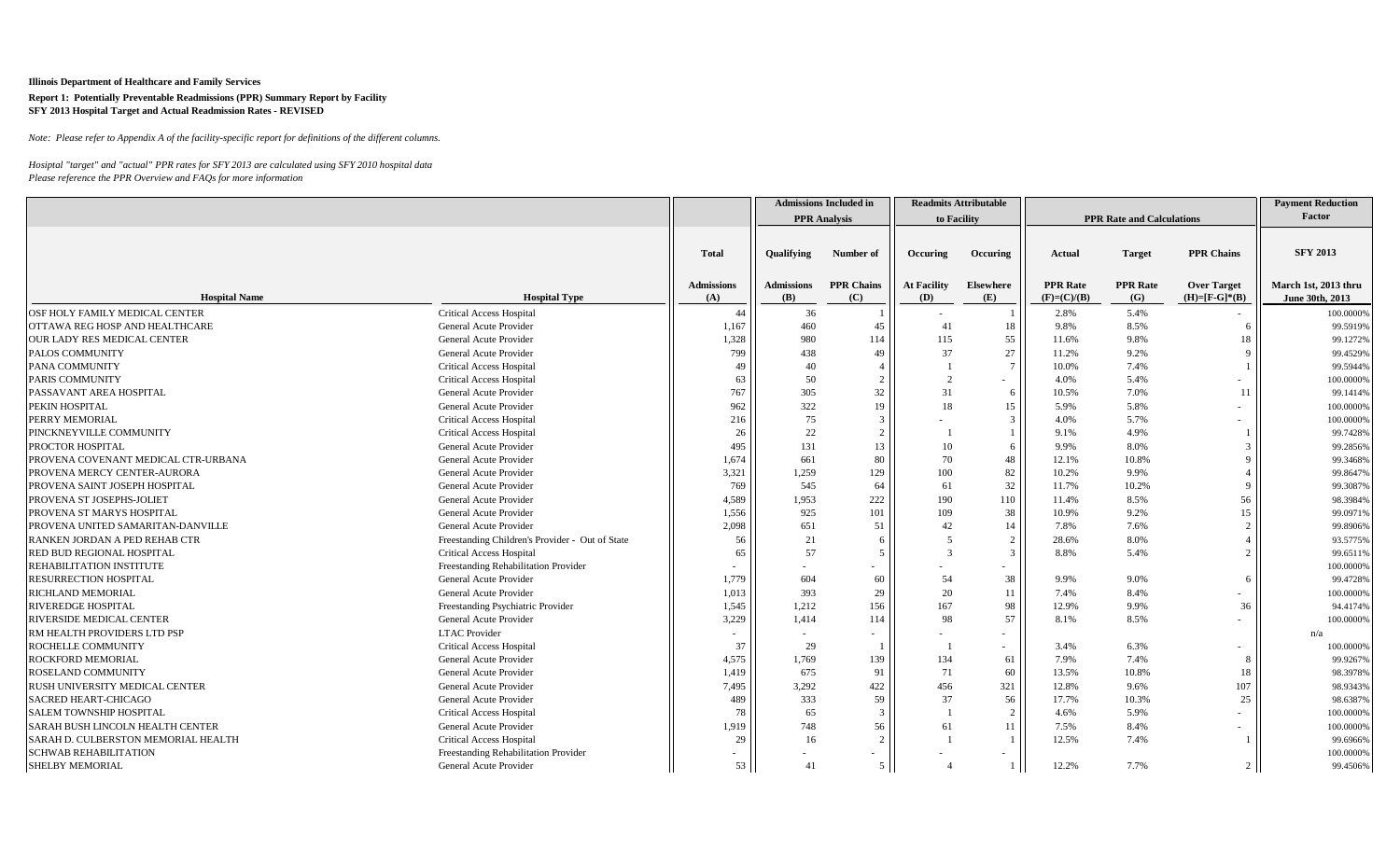*Note: Please refer to Appendix A of the facility-specific report for definitions of the different columns.*

|                                 |                                                 |                   |                   | <b>Admissions Included in</b> |                    | <b>Readmits Attributable</b> |                 |                                  |                             | <b>Payment Reduction</b> |
|---------------------------------|-------------------------------------------------|-------------------|-------------------|-------------------------------|--------------------|------------------------------|-----------------|----------------------------------|-----------------------------|--------------------------|
|                                 |                                                 |                   |                   | <b>PPR</b> Analysis           |                    | to Facility                  |                 | <b>PPR Rate and Calculations</b> |                             | Factor                   |
|                                 |                                                 |                   |                   |                               |                    |                              |                 |                                  |                             |                          |
|                                 |                                                 | <b>Total</b>      | <b>Oualifying</b> | Number of                     | Occuring           | Occuring                     | Actual          | <b>Target</b>                    | <b>PPR Chains</b>           | <b>SFY 2013</b>          |
|                                 |                                                 | <b>Admissions</b> | Admissions        | <b>PPR Chains</b>             | <b>At Facility</b> | <b>Elsewhere</b>             | <b>PPR</b> Rate | <b>PPR</b> Rate                  | <b>Over Target</b>          | March 1st, 2013 thru     |
| <b>Hospital Name</b>            | <b>Hospital Type</b>                            | (A)               | ( <b>B</b> )      | (C)                           | (D)                | (E)                          | $(F)=(C)/(B)$   | (G)                              | $(H) = [F - G]^{*}(B)$      | June 30th, 2013          |
| SHERMAN HOSPITAL                | General Acute Provider                          | 3,779             | 873               | 64                            | 61                 | 22                           | 7.3%            | 7.0%                             | 3                           | 99.9153%                 |
| SHRINERS HOSPITAL FOR CHILDREN  | Freestanding Children's Provider                |                   |                   |                               |                    |                              |                 |                                  |                             | n/a                      |
| <b>SILVER CROSS</b>             | General Acute Provider                          | 3,481             | 1,200             | 130                           | 103                | 91                           | 10.8%           | 8.4%                             | 29                          | 98.9699%                 |
| <b>SKOKIE HOSPITAL</b>          | General Acute Provider                          | 1,032             | 748               | 82                            | 80                 | 29                           | 11.0%           | 10.0%                            |                             | 99.1962%                 |
| <b>SOUTH SHORE</b>              | General Acute Provider                          | 993               | 642               | 103                           | 70                 | 70                           | 16.0%           | 10.1%                            | 38                          | 96.0341%                 |
| SOUTH SUBURBAN HOSPITAL         | General Acute Provider                          | 2,892             | 823               | 101                           | 99                 | 95                           | 12.3%           | 8.5%                             | 31                          | 98.0652%                 |
| <b>SOUTHEAST MISSOURI</b>       | General Acute Provider - Out of State           | 131               | 77                | -8                            | $\mathbf{Q}$       | $7\phantom{.0}$              | 10.4%           | 8.4%                             | $\mathcal{D}_{\mathcal{L}}$ | 99.2558%                 |
| SPARTA COMMUNITY                | <b>Critical Access Hospital</b>                 | 149               | 52                | $\mathcal{D}$                 | $\mathcal{D}$      | $\overline{\phantom{a}}$     | 3.8%            | 7.1%                             |                             | 100.0000%                |
| ST ALEXIUS MEDICAL CENTER       | General Acute Provider                          | 5,281             | 1,590             | 112                           | 113                | 44                           | 7.0%            | 6.7%                             | .5                          | 99.8833%                 |
| ST ANTHONYS-ALTON               | General Acute Provider                          | 855               | 228               | 28                            | 34                 |                              | 12.3%           | 9.0%                             | $\tau$                      | 98.3198%                 |
| ST ANTHONYS-CHICAGO             | General Acute Provider                          | 5,675             | 1,564             | 199                           | 179                | 292                          | 12.7%           | 7.9%                             | 76                          | 97.2943%                 |
| ST ANTHONYS-EFFINGHAM           | General Acute Provider                          | 1,392             | 391               | 27                            | 27                 | $\Omega$                     | 6.9%            | 5.7%                             | $\mathcal{F}$               | 99.7889%                 |
| <b>ST ANTHONYS-ROCKFORD</b>     | General Acute Provider                          | 1,188             | 541               | 41                            | 35                 | 15                           | 7.6%            | 8.0%                             |                             | 100.0000%                |
| ST BERNARDS-CHICAGO             | General Acute Provider                          | 4,346             | 1,726             | 339                           | 222                | 453                          | 19.6%           | 12.3%                            | 127                         | 95.9607%                 |
| <b>ST ELIZABETHS-BELLEVILLE</b> | General Acute Provider                          | 2,073             | 957               | 104                           | 120                | 63                           | 10.9%           | 10.1%                            |                             | 99.6571%                 |
| ST FRANCIS-CAPE GIRARDEAU       | General Acute Provider - Out of State           | 123               | 72                | -6                            | $\overline{7}$     |                              | 8.3%            | 8.2%                             |                             | 100.0000%                |
| ST FRANCIS-EVANSTON             | General Acute Provider                          | 2,462             | 1,047             | 139                           | 131                | 83                           | 13.3%           | 8.8%                             | 46                          | 98.1151%                 |
| ST FRANCIS-LITCHFIELD           | <b>Critical Access Hospital</b>                 | 630               | 73                | $\overline{3}$                | $\overline{2}$     |                              | 4.1%            | 5.6%                             |                             | 100.0000%                |
| <b>ST FRANCIS-PEORIA</b>        | General Acute Provider                          | 7,598             | 4,139             | 354                           | 380                | 80                           | 8.6%            | 6.6%                             | 82                          | 99.4095%                 |
| ST JAMES HOSP AND HLTH CTRS     | General Acute Provider                          | 4,592             | 2,181             | 250                           | 282                | 116                          | 11.5%           | 8.6%                             | 63                          | 97.8297%                 |
| <b>ST JAMES-PONTIAC</b>         | General Acute Provider                          | 513               | 144               | -6                            | 3                  | 3                            | 4.2%            | 6.6%                             |                             | 100.0000%                |
| <b>ST JOHNS-SPRINGFIELD</b>     | General Acute Provider                          | 5,246             | 2,166             | 135                           | 112                | 49                           | 6.2%            | 7.1%                             |                             | 100.0000%                |
| <b>ST JOSEPHS-BREESE</b>        | General Acute Provider                          | 518               | 62                |                               | $\overline{3}$     |                              | 6.5%            | 5.8%                             |                             | 100.0000%                |
| ST JOSEPHS-CHICAGO              | General Acute Provider                          | 3,328             | 733               | 103                           | 66                 | 127                          | 14.1%           | 11.0%                            | 22                          | 98.7923%                 |
| ST JOSEPHS-HIGHLAND             | <b>Critical Access Hospital</b>                 | 13                | 11                | 2                             |                    |                              | 18.2%           | 4.1%                             | $\overline{2}$              | 99.7634%                 |
| <b>ST LOUIS CHILDRENS</b>       | Freestanding Children's Provider - Out of State | 1,462             | 1,071             | 69                            | 69                 | 14                           | 6.4%            | 4.5%                             | 20                          | 99.4594%                 |
| ST LOUIS UNIVERSITY HOSPITAL    | General Acute Provider - Out of State           | 479               | 329               | 34                            | 19                 | 32                           | 10.3%           | 9.6%                             | $\mathfrak{D}$              | 99.9004%                 |
| ST LUKES WEST-CHESTERFIELD      | General Acute Provider - Out of State           | 28                | 12                |                               |                    |                              | 8.3%            | 8.7%                             |                             | 100.0000%                |
| ST MARGARETS-MERCY NORTH        | General Acute Provider - Out of State           | 1,266             | 643               | 72                            | 71                 | 52                           | 11.2%           | 9.1%                             | 14                          | 98.0294%                 |
| <b>ST MARGARETS-MERCY SOUTH</b> | General Acute Provider - Out of State           | 222               | 156               | 24                            | 13                 | 21                           | 15.4%           | 9.6%                             | $\mathbf{Q}$                | 95.2068%                 |
| ST MARGARETS-SPRING VALLEY      | <b>General Acute Provider</b>                   | 596               | 188               | 19                            | 27                 | $\mathbf{Q}$                 | 10.1%           | 6.4%                             |                             | 98.1214%                 |
| ST MARYS-CENTRALIA              | General Acute Provider                          | 2,035             | 1,128             | 107                           | 119                | 23                           | 9.5%            | 7.1%                             | 27                          | 98.9792%                 |
| <b>ST MARYS-DECATUR</b>         | General Acute Provider                          | 2,076             | 842               | 79                            | 76                 | 27                           | 9.4%            | 10.4%                            |                             | 100.0000%                |
| ST MARYS-GALESBURG              | General Acute Provider                          | 732               | 251               | 25                            | 23                 |                              | 10.0%           | 7.1%                             |                             | 99.3402%                 |
| <b>ST MARYS-ST LOUIS</b>        | General Acute Provider - Out of State           | 584               | 32                | $\Delta$                      | $\mathcal{D}$      | $\overline{3}$               | 12.5%           | 10.1%                            |                             | 99.9555%                 |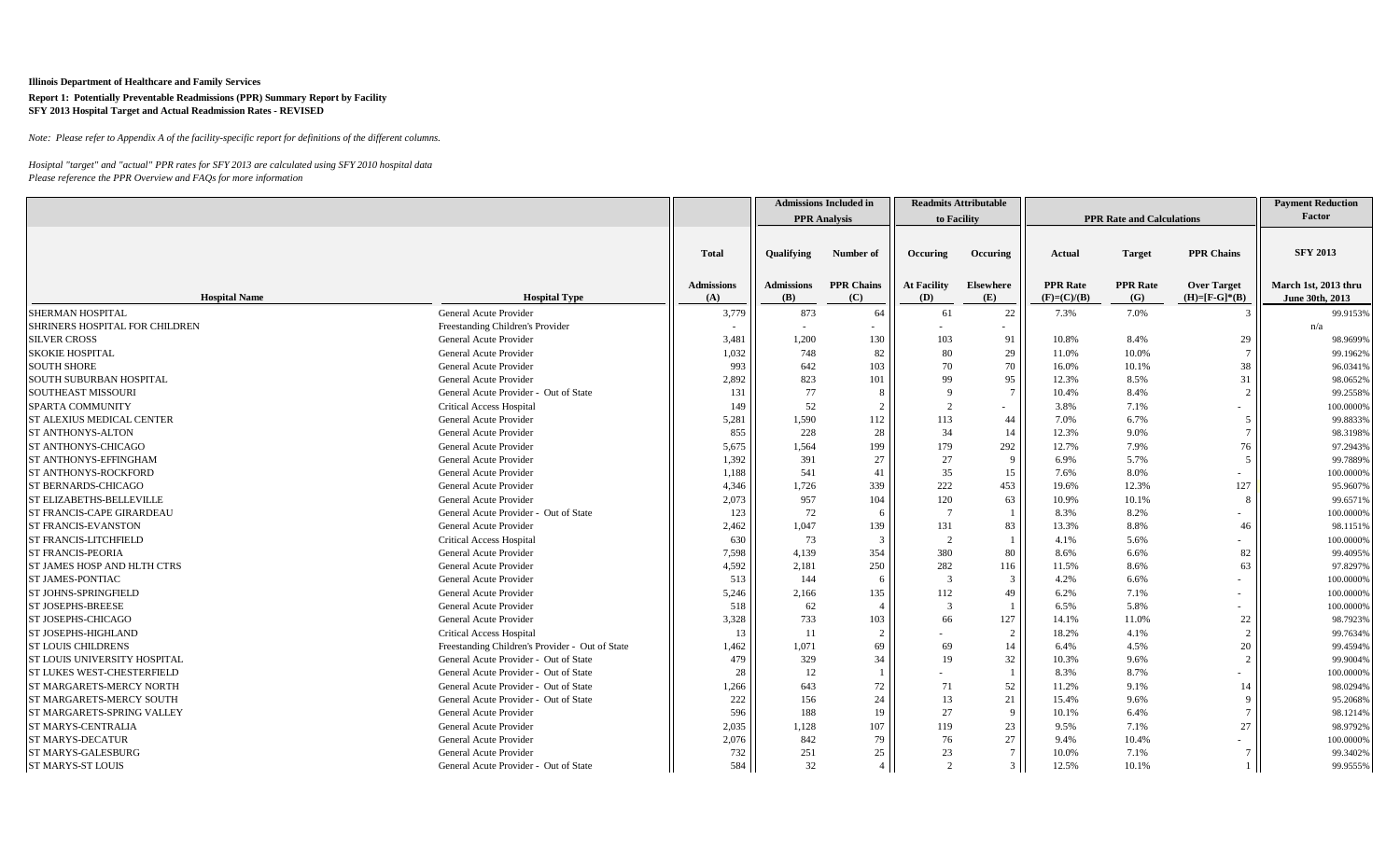*Note: Please refer to Appendix A of the facility-specific report for definitions of the different columns.*

|                                                |                                                     |                   |                   | <b>Admissions Included in</b> |                    | <b>Readmits Attributable</b> |                 |                                  |                     | <b>Payment Reduction</b> |
|------------------------------------------------|-----------------------------------------------------|-------------------|-------------------|-------------------------------|--------------------|------------------------------|-----------------|----------------------------------|---------------------|--------------------------|
|                                                |                                                     |                   |                   | <b>PPR</b> Analysis           |                    | to Facility                  |                 | <b>PPR Rate and Calculations</b> |                     | Factor                   |
|                                                |                                                     | <b>Total</b>      | <b>Qualifying</b> | Number of                     | Occuring           | Occuring                     | Actual          | <b>Target</b>                    | <b>PPR Chains</b>   | <b>SFY 2013</b>          |
|                                                |                                                     | <b>Admissions</b> | <b>Admissions</b> | <b>PPR Chains</b>             | <b>At Facility</b> | Elsewhere                    | <b>PPR</b> Rate | <b>PPR</b> Rate                  | <b>Over Target</b>  | March 1st, 2013 thru     |
| <b>Hospital Name</b>                           | <b>Hospital Type</b>                                | (A)               | <b>(B)</b>        | (C)                           | (D)                | (E)                          | $(F)=(C)/(B)$   | (G)                              | $(H)= [F-G]^{*}(B)$ | June 30th, 2013          |
| <b>ST MARYS-STREATOR</b>                       | General Acute Provider                              | 482               | 141               |                               | -3                 | $\mathcal{D}$                | 3.5%            | 6.5%                             |                     | 100.0000%                |
| <b>ST. CATHERINE HOSPITAL</b>                  | General Acute Provider - Out of State               | 91                | 48                |                               |                    |                              | 10.4%           | 9.3%                             |                     | 98.7999%                 |
| <b>ST. JOESPH MEDICAL CENTER</b>               | General Acute Provider                              | 1,172             | 358               | 32                            | 28                 | 8                            | 8.9%            | 8.2%                             |                     | 99.6635%                 |
| ST. JOESPH MEMORIAL HOSPITAL                   | <b>Critical Access Hospital</b>                     | 115               | 84                | 11                            | 10                 |                              | 13.1%           | 9.0%                             | $\overline{3}$      | 99.5658%                 |
| ST. JOHNS MERCY MEDICAL CENTER                 | General Acute Provider - Out of State               | 127               | 49                | $\mathcal{R}$                 | $\overline{7}$     | $\sim$                       | 6.1%            | 8.2%                             |                     | 100.0000%                |
| <b>ST. MARY &amp; ELIZABETH MEDICAL CENTER</b> | General Acute Provider                              | 11,033            | 4.987             | 776                           | 990                | 761                          | 15.6%           | 10.6%                            | 248                 | 96.5500%                 |
| <b>ST. MARYS MEDICAL CENTER</b>                | General Acute Provider - Out of State               | 240               | 48                |                               | $\sim$             | $\overline{2}$               | 2.1%            | 6.4%                             |                     | 100.0000%                |
| <b>SWEDISH COVENANT</b>                        | General Acute Provider                              | 6,236             | 2,096             | 228                           | 196                | 204                          | 10.9%           | 9.5%                             | 29                  | 99.3172%                 |
| SWEDISH-AMERICAN                               | General Acute Provider                              | 5,933             | 1,940             | 178                           | 186                | 64                           | 9.2%            | 8.9%                             | 5 <sup>1</sup>      | 99.9333%                 |
| TAYLORVILLE MEMORIAL HOSPITAL                  | <b>Critical Access Hospital</b>                     | 169               | 131               | 14                            | 15                 |                              | 10.7%           | 6.0%                             | 6                   | 99.1727%                 |
| THE FINLEY HOSPITAL                            | General Acute Provider - Out of State               | 19                |                   |                               |                    |                              | 25.0%           | 2.9%                             |                     | 97.0784%                 |
| THE MONROE CLINIC                              | General Acute Provider - Out of State               | 272               | 38                |                               |                    | $\sim$                       | 0.0%            | 5.6%                             |                     | 100.0000%                |
| THE NEUROLOGICAL AND ORTHOPEDIC INST OF CH     | n/a                                                 | 12                | 11                |                               |                    | $\sim$                       | 0.0%            | 7.3%                             |                     | 100.0000%                |
| THE PAVILION FOUNDATION                        | Freestanding Psychiatric Provider                   | 774               | 628               | 99                            | 74                 | 79                           | 15.8%           | 9.7%                             | 38                  | 95.5986%                 |
| THE REHAB INSTITUTE                            | Freestanding Rehabilitation Provider - Out of State |                   |                   |                               |                    | $\sim$                       |                 |                                  |                     | n/a                      |
| <b>THOMAS H BOYD MEMORIAL</b>                  | <b>Critical Access Hospital</b>                     | 14                | 13                |                               |                    | 2                            | 15.4%           | 5.7%                             |                     | 99.7770%                 |
| THOREK HOSPITAL AND MEDICAL CENTER             | General Acute Provider                              | 1,309             | 798               | 150                           | 93                 | 185                          | 18.8%           | 13.2%                            | 45                  | 97.8545%                 |
| TOUCHETTE REGIONAL HOSPITAL                    | General Acute Provider                              | 1,961             | 777               | 112                           | 105                | 71                           | 14.4%           | 12.9%                            | 12                  | 99.3601%                 |
| <b>TRINITY HOSPITAL</b>                        | General Acute Provider                              | 3,958             | 1,172             | 160                           | 130                | 122                          | 13.7%           | 9.8%                             | 46                  | 98.0774%                 |
| TRINITY MEDICAL CENTER                         | General Acute Provider                              | 2,778             | 1,033             | 108                           | 114                | 34                           | 10.5%           | 9.5%                             | 10                  | 99.6326%                 |
| <b>UNION COUNTY</b>                            | <b>Critical Access Hospital</b>                     | 117               | 78                | 11                            | 14                 | $\mathbf{Q}$                 | 14.1%           | 7.9%                             | 5 <sup>1</sup>      | 99.0905%                 |
| <b>UNION-TERRE HAUTE</b>                       | General Acute Provider - Out of State               | 459               | 186               | 10                            | 13                 | $\sim$                       | 5.4%            | 7.9%                             |                     | 100.0000%                |
| UNIVERSITY OF CHICAGO                          | General Acute Provider                              | 6,899             | 3,496             | 376                           | 277                | 257                          | 10.8%           | 7.8%                             | 102                 | 99.1158%                 |
| <b>UNIVERSITY OF IOWA</b>                      | General Acute Provider - Out of State               | 85                | 49                | $\overline{\phantom{0}}$      | $\mathcal{R}$      | $\overline{4}$               | 10.2%           | 8.9%                             |                     | 99.6891%                 |
| UNIVERSITY OF WISCONSIN                        | General Acute Provider - Out of State               | 197               | 141               | 19                            | 16                 | 10                           | 13.5%           | 8.0%                             | 8                   | 97.6190%                 |
| VALLEY WEST COMMUNITY                          | <b>Critical Access Hospital</b>                     | 340               | 84                | $\overline{7}$                | -5                 | $\overline{4}$               | 8.3%            | 7.6%                             |                     | 99.7259%                 |
| VAN MATRE HEALTHSOUTH REHAB HOSPITAL           | Freestanding Rehabilitation Provider                |                   |                   |                               |                    | $\overline{\phantom{a}}$     |                 |                                  |                     | n/a                      |
| VHS WESTLAKE HOSPITAL INC                      | General Acute Provider                              | 3,122             | 721               | 109                           | 88                 | 123                          | 15.1%           | 11.9%                            | 23                  | 98.6423%                 |
| VISTA MEDICAL CTR EAST                         | General Acute Provider                              | 4,844             | 1,494             | 140                           | 146                | 41                           | 9.4%            | 7.3%                             | 31                  | 99.2422%                 |
| <b>VISTA MEDICAL CTR WEST</b>                  | General Acute Provider                              | 624               | 511               | 61                            | 37                 | 71                           | 11.9%           | 12.2%                            |                     | 100.0000%                |
| <b>WABASH GENERAL</b>                          | <b>Critical Access Hospital</b>                     | 50                | 37                |                               |                    | $\overline{\phantom{a}}$     | 8.1%            | 7.3%                             |                     | 100.0000%                |
| <b>WASHINGTON COUNTY</b>                       | <b>Critical Access Hospital</b>                     | $\tau$            |                   |                               |                    |                              | 25.0%           | 4.9%                             |                     | 99.9336%                 |
| WEST SUBURBAN MEDICAL CENTER                   | General Acute Provider                              | 3,757             | 1,059             | 118                           | 111                | 84                           | 11.1%           | 10.2%                            | 10                  | 99.7941%                 |
| <b>WESTERN BAPTIST</b>                         | General Acute Provider - Out of State               | 166               | 110               |                               |                    |                              | 6.4%            | 7.9%                             |                     | 100.0000%                |
|                                                |                                                     | 372,150           | 150,113           | 17,015                        | 15,766             | 12,179                       | 11.3%           | 8.9%                             | 3,836               |                          |